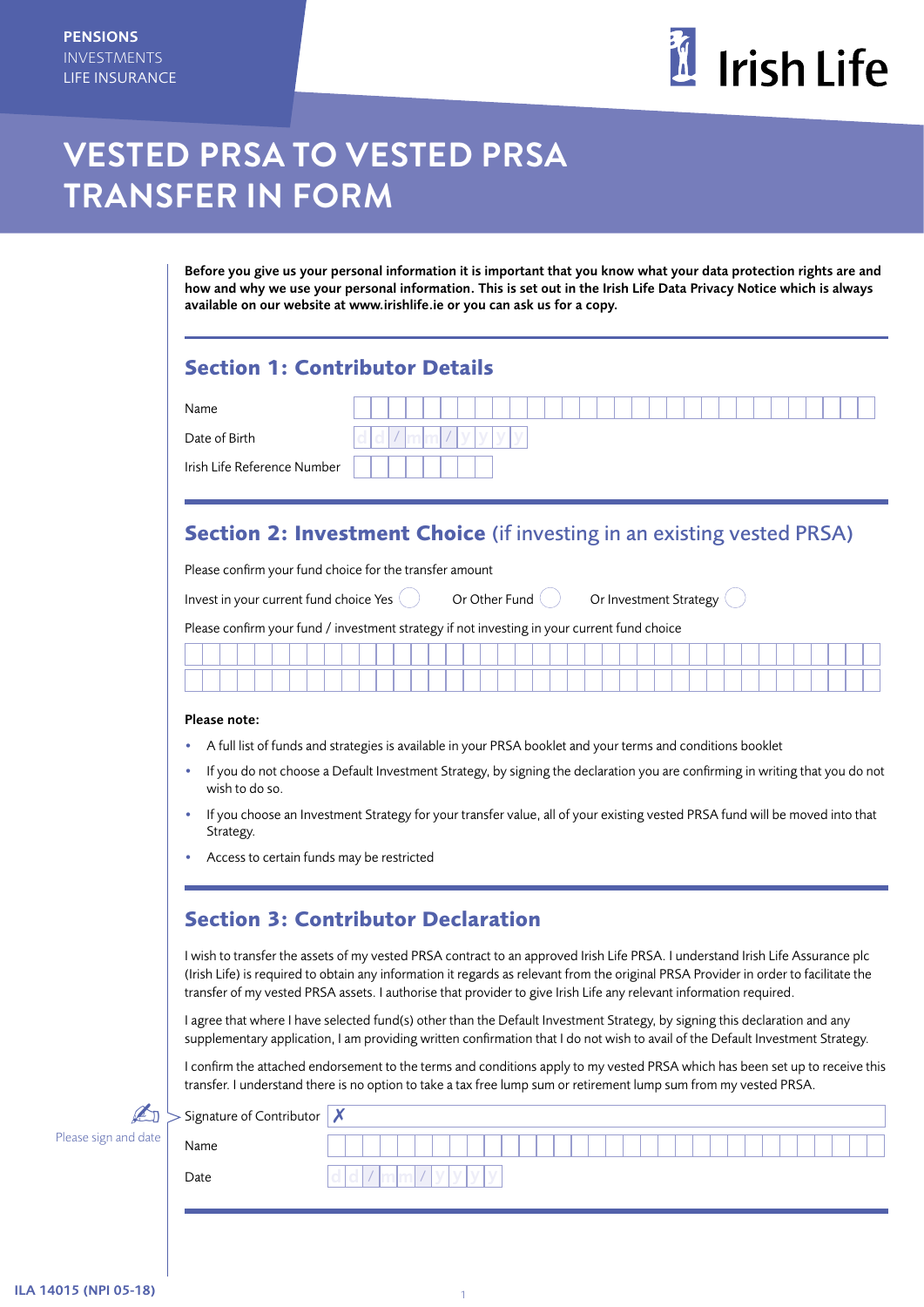|                       | <b>Section 4: Source of Investment</b> (To be completed by the transferring |
|-----------------------|-----------------------------------------------------------------------------|
| <b>PRSA Provider)</b> |                                                                             |

| <b>Contributor Name</b>                                                                                                            |
|------------------------------------------------------------------------------------------------------------------------------------|
| Transferring PRSA Reference number                                                                                                 |
| Is the proposed investment amount being provided from an existing vested PRSA?<br>Yes<br>No                                        |
| Date PRSA was vested                                                                                                               |
| How much (if any) is the contributor required to set aside within the transferring vested                                          |
| PRSA as would be required to comply with the AMRF requirement as set out in Section<br>€                                           |
| 787K of the Taxes Consolidation Act 1997?                                                                                          |
| Please confirm the gross value of all income drawdowns taken in the current tax year                                               |
| from the transferring vested PRSA. If no drawdown has been taken in the current tax<br>€<br>year please confirm amount as 'Nil'.   |
|                                                                                                                                    |
| Has a Pension Adjustment Order or Notice to Trustees been issued on the pension                                                    |
| Yes<br>N٥<br>benefits being transferred to this vested PRSA?                                                                       |
| <b>Declaration</b>                                                                                                                 |
| I confirm that the vested PRSA from which the assets are being transferred is an approved PRSA contract issued under Part X of the |
| Pensions Act 1990 and Chapter 2A, Part 30 of the Taxes Consolidation Act 1997. I declare that answers to the above are correct.    |
| Signature                                                                                                                          |

|  |  |  |  | Please sign and date |
|--|--|--|--|----------------------|
|--|--|--|--|----------------------|

 $\mathbb{A}$ 

# Person authorised to sign for and on behalf of the transferring life office Date  $\left| d \right| d / \left| m \right| / \left| y \right| y$  y Name (in block capitals) PRSA Provider PRSA Provider Address Contact Number Email Address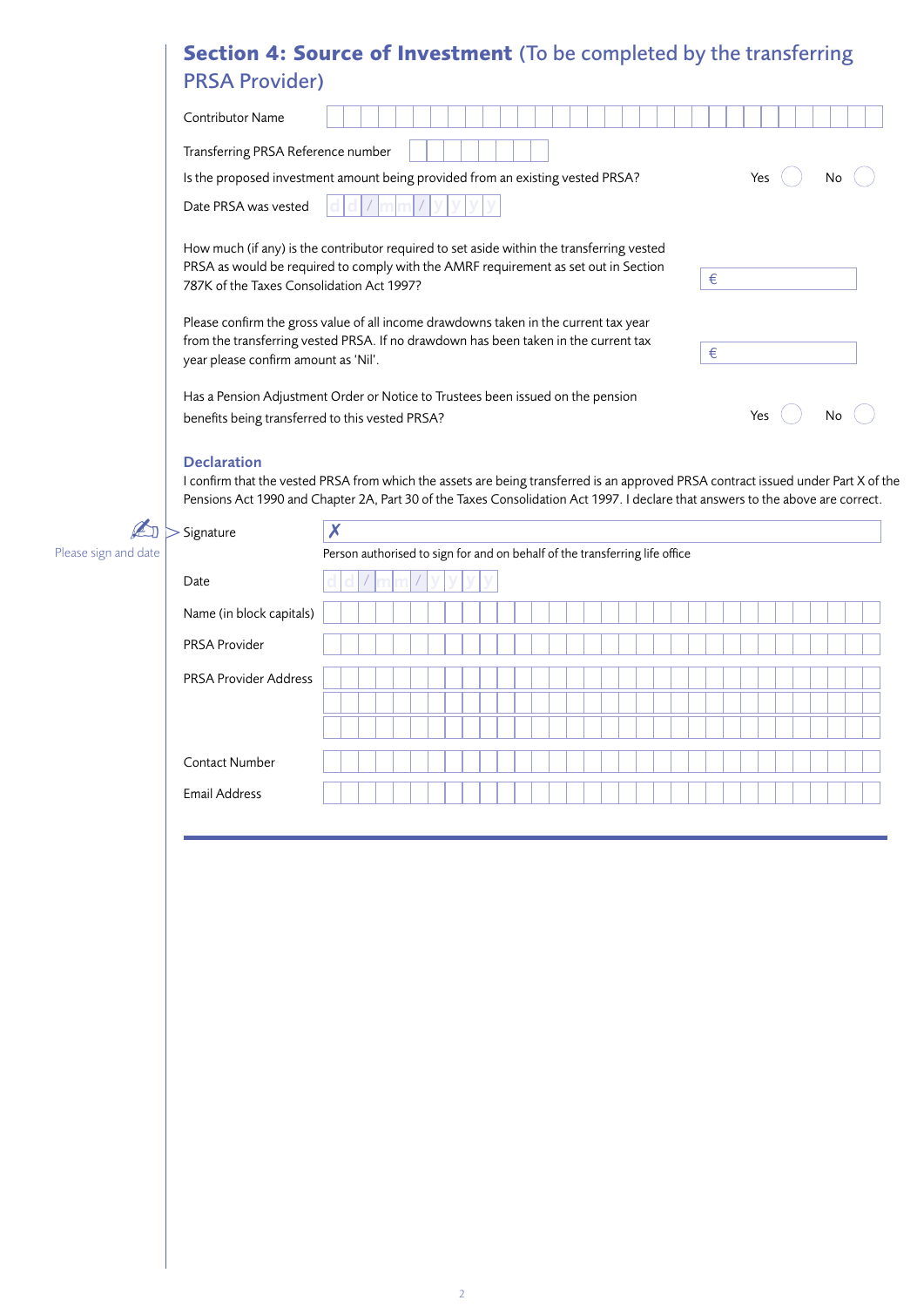

# **ENDORSEMENT TO TERMS & CONDITIONS**

**WHERE PRSA IS BEING SET UP TO ACCEPT TRANSFER FROM A VESTED PRSA**

The following Endorsement applies where you are transferring the value under a PRSA where you have taken a retirement lump sum to this PRSA plan

This Endorsement is effective from the start date as stated on the plan schedule and shall form part of the original terms and conditions booklet of the plan. It shall be read in conjunction with this document, the Schedule, the Supplementary Schedule, the Application Form and any subsequent endorsement which may be added to the plan.

### **Benefits**

#### Tax-free lump sum or Retirement lump sum

There is no option to take a tax-free lump sum or retirement lump sum from your Irish Life vested PRSA as you have previously received this amount from your original PRSA or received benefits from your main scheme.

### Transferring your fund to another pension plan

- You may transfer your accumulated fund to another approved vested PRSA\*, as long as:
	- a) you are the PRSA plan owner;
	- b) that scheme or plan is able to receive a transfer value;
	- c) the receiving vested PRSA plan has been endorsed so that there is no possibility of a further tax free lump sum or retirement lump sum payment; and
	- d) everyone involved agrees.
- There is no option to transfer your accumulated fund to an occupational pension scheme.
- A transfer to an overseas arrangement is not permitted
- You must transfer all of your fund value. Your vested PRSA will end when the transfer is complete. There is no charge if you want to transfer your accumulated fund out of your vested PRSA.

#### \* Vested PRSA is

- a PRSA where the PRSA contributor has taken their retirement lump sum and left the rest of their fund invested in the PRSA; or
- a PRSA where benefits have been paid from the main scheme (in the case of a PRSA where additional voluntary contributions (AVCs) have been paid).
- a PRSA where the customer has reached age 75

## Update to your Statement of Reasonable Projections from Date of Entry (SRP)

The illustration within your SRP assumes that no withdrawals are made from your PRSA in the future. This includes any minimum withdrawal amount paid to you by Irish Life as a result of the legislative requirement on us to automatically deduct a minimum tax from your plan every year. If you are aged 61 to 70 (inclusive) we will pay a minimum withdrawal of at least 4% of the value of your funds, excluding any restricted fund element of your PRSA at the end of each year. If you are age 71 or over, we will pay at least 5% of the value of your funds, excluding any restricted fund element of your PRSA at the end of year. Both rates increase to 6% if you hold non-restricted vested PRSAs or Approved Retirement Funds with a value of more than €2 million. These percentages may change in the future. All withdrawals are subject to income tax requirements.

If you do make withdrawals in the future or if you are required to take the minimum withdrawal amount, your "Projected PRSA Contract Value" in the future will run down more quickly over time than illustrated above and will be lower than those shown. It is important to remember that making regular withdrawals may reduce the value of your PRSA, especially if investment returns are poor or you choose a high rate of withdrawal (or both). It is possible that your fund could run out before you die.